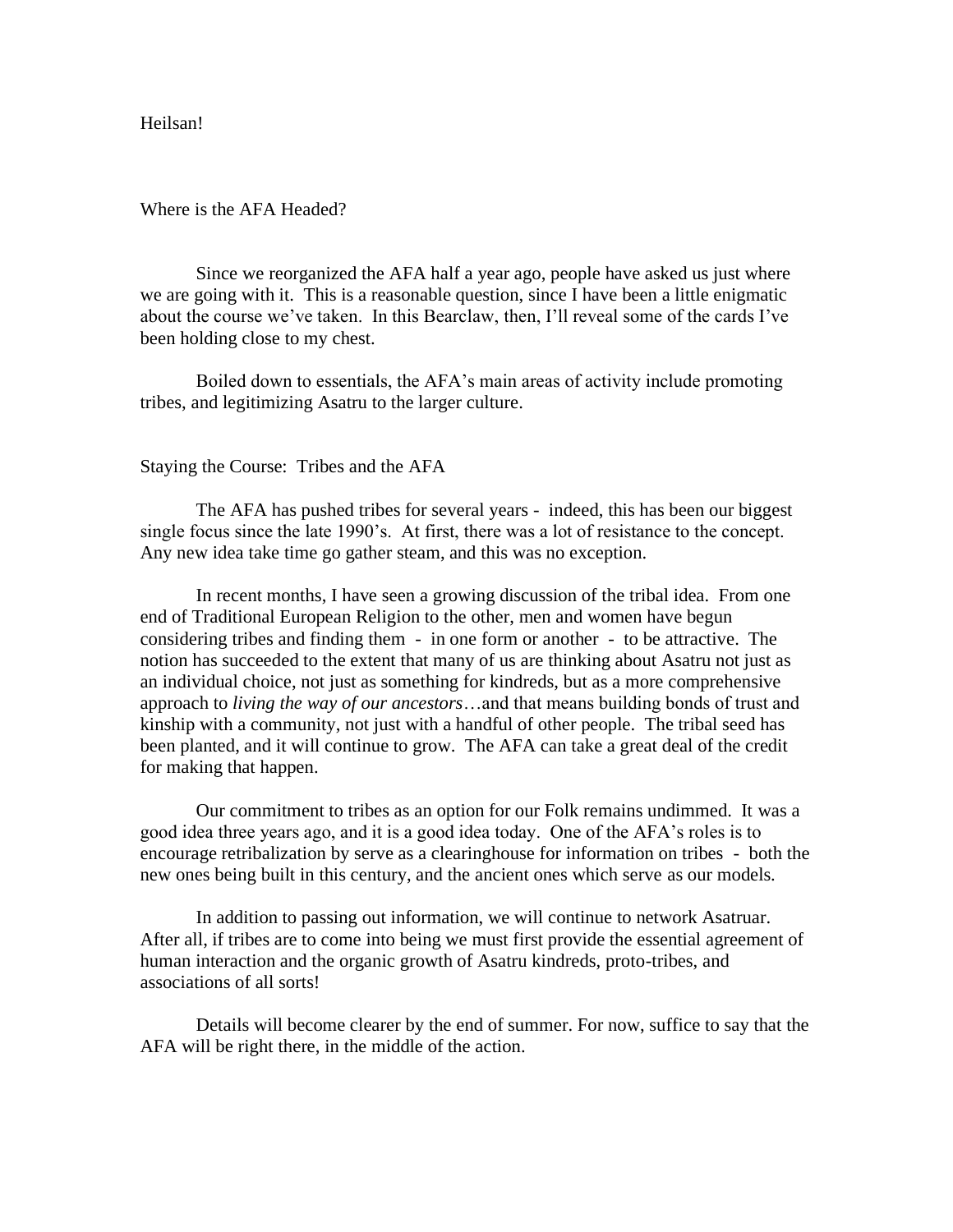## Legitimizing Asatru as an Indigenous/Native Way

The second thrust of the AFA's activism is to advance recognition for Asatru as a legitimate indigenous belief. This is of course a huge task, as it means influencing the policy of literally hundreds of institutions and organizations across the country and around the world. I know this will take time - in fact, it is a pretty open-ended project but the result will be of great service to all Asatruar, everywhere.

Asatru is an indigenous or native Way of our people. It is not a cult, not a recent invention, not a New Age phenomenon. We have more in common with the American Indians than we do with generic Paganism or Wicca. Asatru is worthy of respect by the outside world, and the AFA intends to do its part to earn that respect.

This campaign must be carried out on several different fronts. Religious councils and assemblies of all sorts must have our input. Every online listing of world religions needs to include Asatru. Military chaplains and commanders at all levels have to be persuaded to accept us. Prison chaplains and administration are a group we must reach, and law enforcement officers are still another very important category to be approached.

Because of the different kinds of institutions which must be approached, we will no doubt end up breaking this effort into a number of related but specialized projects one for the military, one for prisons, another for religious bodies, and so on.

An endeavor of this magnitude is essentially endless. There is enough here to keep us busy for years to come. It is also a job for which we can use some volunteers. Let us know if you want to help!

I hope this makes it clearer just where the AFA is heading. Just because we are no longer a membership organization does not mean we are sitting on our thumbs. Far from it!

Of course, in addition to all this, I still have some surprises in the wings. I wouldn't be true to my one-eyed patron otherwise. Suffice to say that I am seldom idle. More to come as the weeks and months roll by!

## West Coast Asatru List

In an effort to improve cooperation and networking among Asatruar, Sheila has created a Yahoo group devoted (mainly) to those of us on the west coast, from California to Washington. Interested folks can find out more about it by going to http://groups.yahoo.com/group/west\_coast\_asatru . This group is not limited to AFA supporters or those of us who are Folkish.

The most prominent thread to date has been on sacred places in our part of Vinland - special spots of power and might.